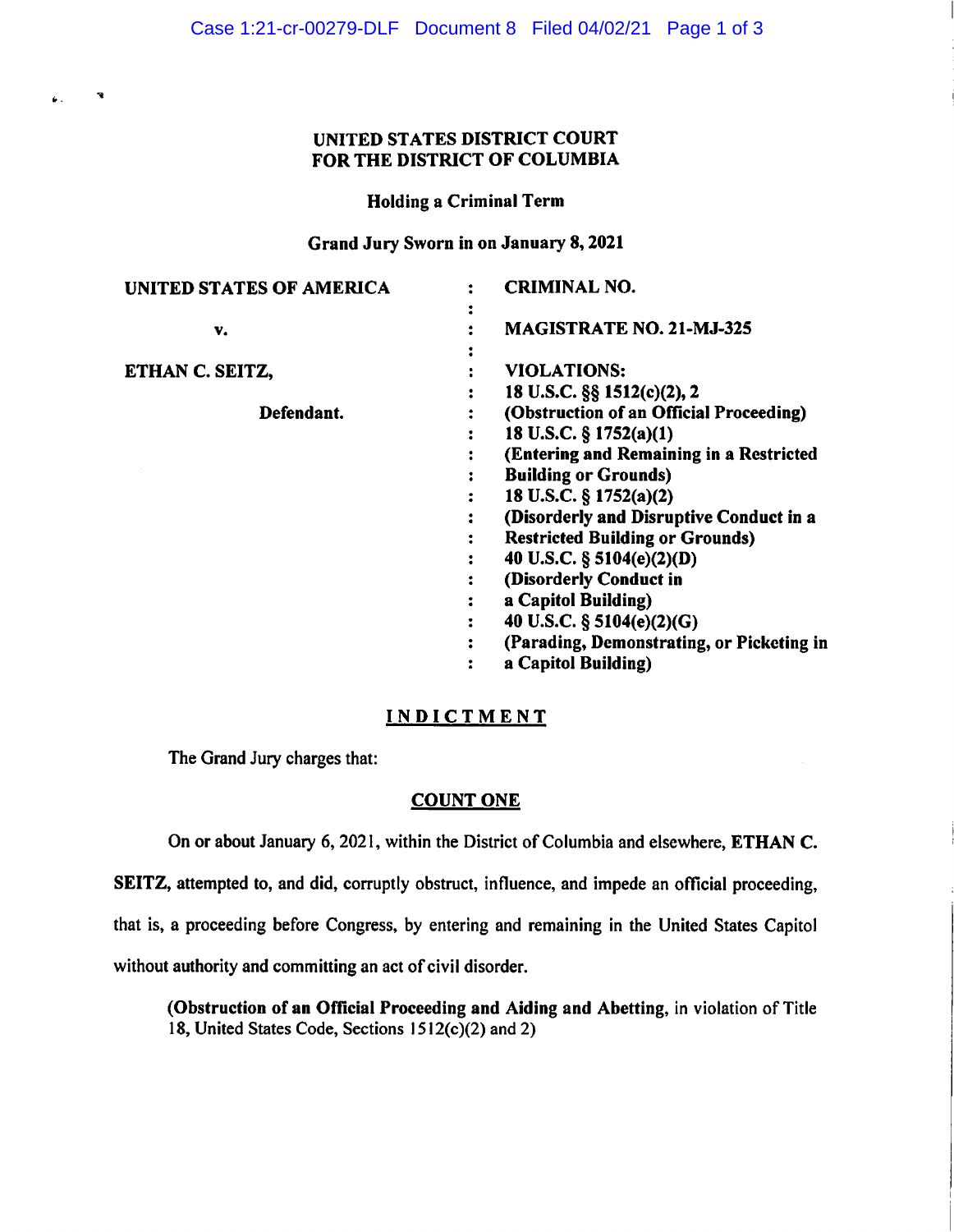#### **COUNT TWO**

..

 $\mathbf{r}$ 

On or about January 6, 2021, within the District of Columbia, **ETHAN C. SEITZ,** did unlawfully and knowingly enter and remain in a restricted building and grounds, that is, any posted, cordoned-off, and otherwise restricted area within the United States Capitol and its grounds, where the Vice President and Vice President-elect were temporarily visiting, without lawful authority to doso.

**(Entering and Remaining** in **a Restricted Building or Grounds,** in violation of Title 18, United States Code, Section 1752(a)(1))

### **COUNT THREE**

On or about January 6, 2021, within the District of Columbia, **ETHAN C. SEITZ,** did knowingly, and with intent to impede and disrupt the orderly conduct of Government business and official functions, engage in disorderly and disruptive conduct in and within such proximity to, a restricted building and grounds, that is, any posted, cordoned-off, and otherwise restricted area within the United States Capitol and its grounds, where the Vice President and Vice Presidentelect were temporarily visiting, when and so that such conduct did in fact impede and disrupt the orderly conduct of Government business and official functions.

**(Disorderly and Disruptive Conduct in a Restricted Building or Grounds,** in violation of Title 18, United States Code, Section I 752(a)(2))

#### **COUNT FOUR**

On or about January 6, 2021, within the District of Columbia, **ETHAN C. SEITZ,** willfully and knowingly engaged in disorderly and disruptive conduct within the United States Capitol Grounds and in any of the Capitol Buildings with the intent to impede, disrupt, and disturb the orderly conduct of a session of Congress and either House of Congress, and the orderly conduct in